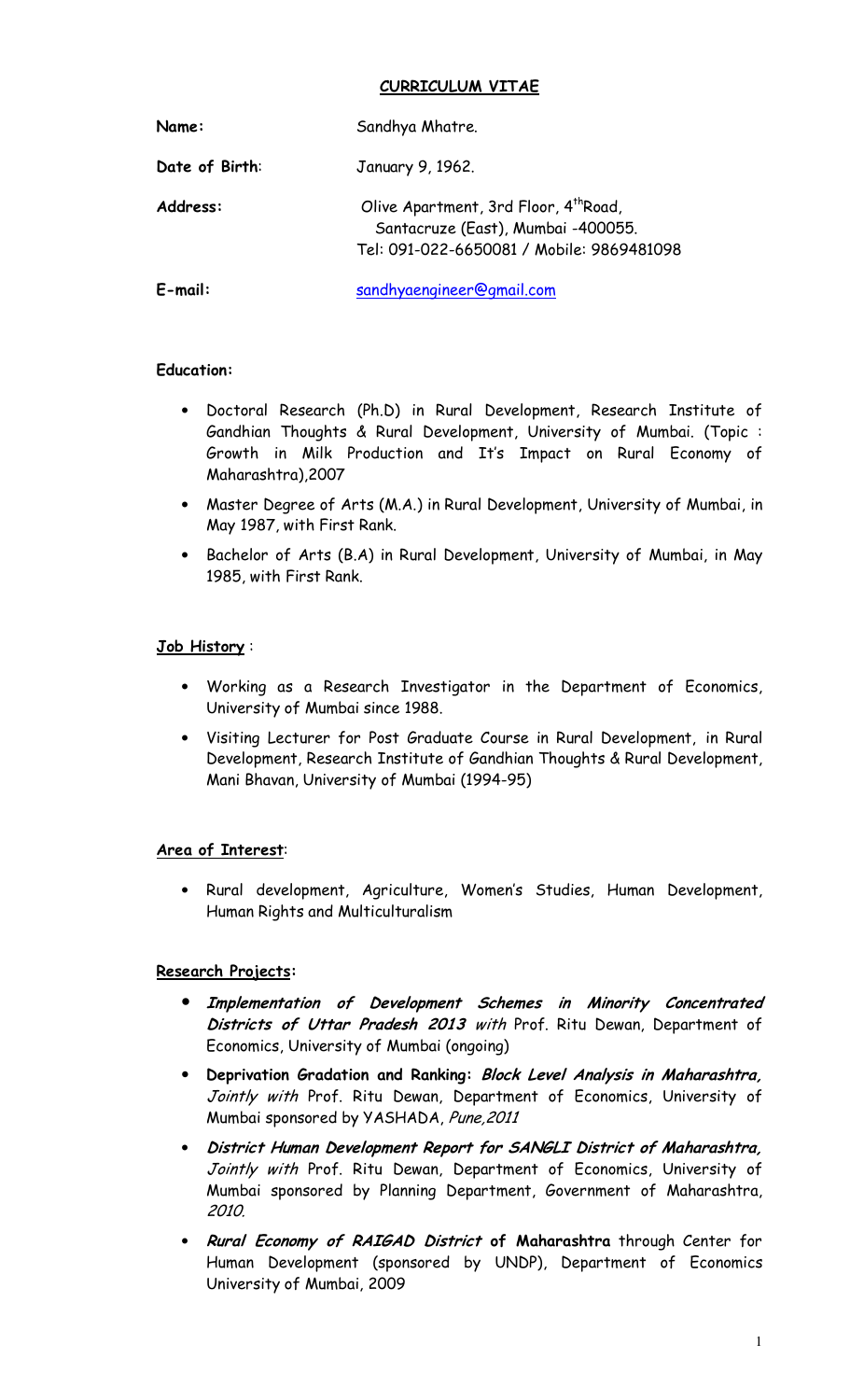• **Cashew Cultivation in Maharashtra,** Submitted to Madras Institute of Development Studies, Chennai, 2003.

# **Field Investigation, Methodology and Data Analysis**

- 1. **Gendering Road Connectivity and Coastal Livelihoods**(2012) under Prof. Ritu Dewan Department of Economics, University of Mumbai.
- 2. **Assessing the Impact of Flagship Programmes in Maharashtra : an Overview (An Independent Assessment for Mid-Term Appraisal of 11 th five year plan)**- A study conducted for Planning Commission, Government of India jointly with Abhay Pethe, Mala Lalvani, Manisha Karne, Sahil Gandhi and Surekha Kadam,2009
- 3. **Strategies for Survival in Underdeveloped Maharashtra, Livelihood in Nandurbar, Yavatmal and Jalna** under Prof. Ritu Dewan in Maharashtra Human Development Action Research Study, published by Indira Gandhi Institute of Development Research, Mumbai(Supported by Planning Commission of India and United Nations Development Programme, New Delhi),2003.
- 4. **Of Development Amidst Fragility-a Societal and Environmental**  Perspective on Vadhvan Port (1999) under Prof. Ritu Dewan Department of Economics, University of Mumbai.
- 5. **'Agriculture Development in Maharashtra Problems and Prospects' Under Prof. S. D. Sawant,** in Collaboration with NABARD & Dept. of Economics, University of Mumbai), 1995-96
- 6. **'Female Work Participation in Beedi Industry'**, Mumbai (1990) under Prof. Ritu Dewan Department of Economics, University of Mumbai.
- 7. **'Female Work Participation in Agriculture in Maharashtra'** (1987-88) under Prof.. S.D. Sawant and Prof. Ritu Dewan, Department of Economics, University of Mumbai.
- 8. **'Female Work Participation in Khar Land Development Area in Maharashtra'** (1989) under Prof. Maitryee Krishnaraj and Dr. Ramla Baxamusa, Research Unit for Women's Studies, SNDT University, Mumbai.

## **Papers presented at workshops/ seminars/conferences**

- **Strategies for Education among Muslim Girls**, Muslim Educational Conference, Maulana Azad Vichar Manch, Vidyanagri, May 30, 2013
- **Status of Muslim Women in Maharshtra's Economy'**, Rajiv Gandhi Centre for Contemporary Studies, University of Mumbai, Mumbai, March 11, 2013.
- '**Gender Budgeting for Panchayats'**, Ministry of Women and Child Development, Government of Jammu & Kashmir, Pampore, Jammu & Kashmir, February 23, 2013.
- **Evaluation of Development Schemes for Minority in Maharashtra State**, Centre for Study of Society and Secularism (CSSS), Goregaon, Mumbai, September 2012
- '**Maharashtra Gramin Rojgar Hami Yojana** –**An Appraisal**,' Department of Economics, University of Mumbai, April, 2010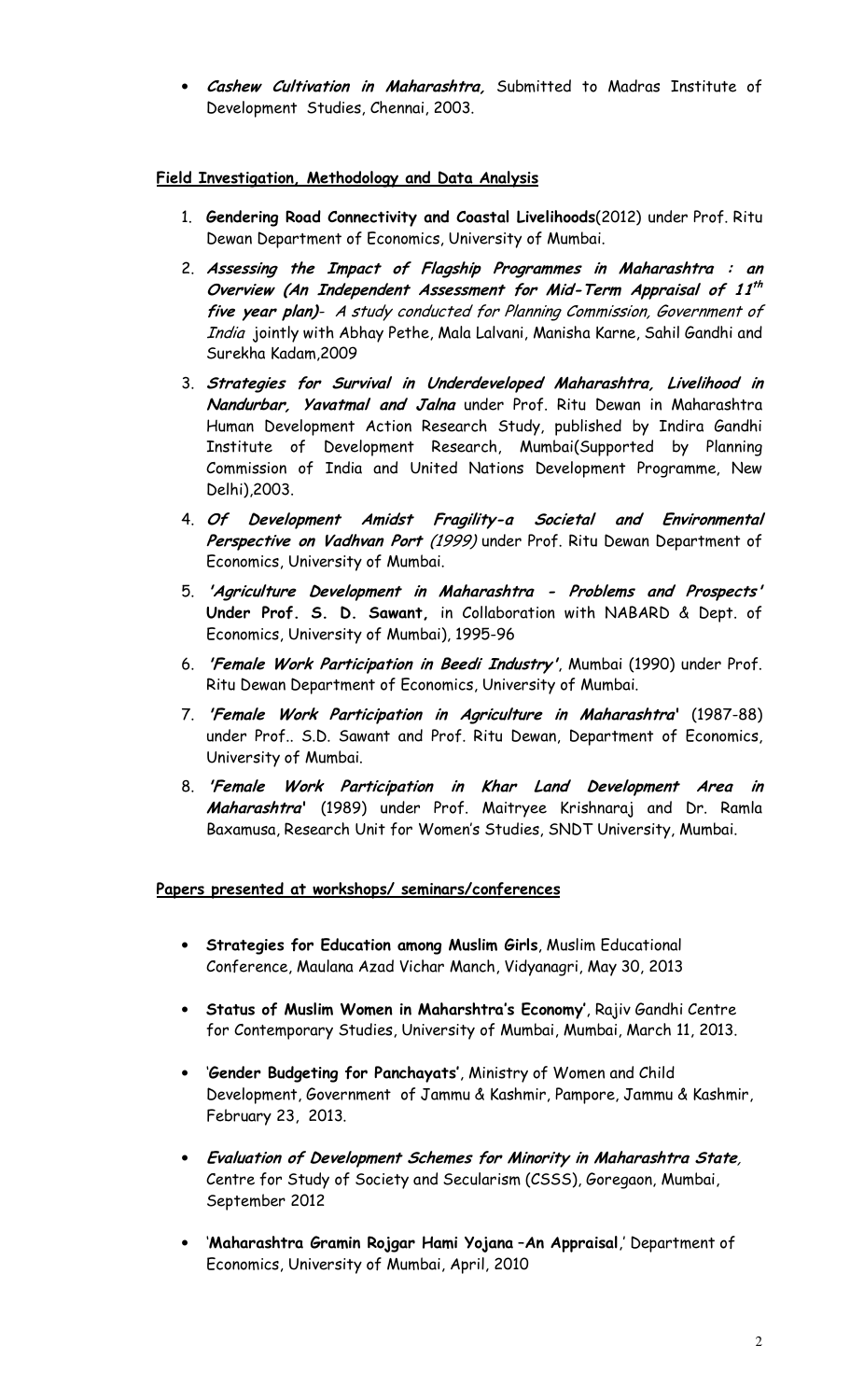#### **Articles and Publications**

- **Rural Development: Changes and Challenges in One India, One People**, Vol 6/8, March 2003
- **Urban Rural Levels of Living in India: Trends in Disparity and Policy Implication,** with Prof. S.D. Sawant, Indian Journal of Agricultural Economics. Vol 55. No.2, April-June 2000
- **'Maharshtratil Shetiche Swaroop'** Grameen Vikas Ek Disha, Jan-Mar 1995

#### **Books and Reports Published**

- **Godhra and After: Report of Violence in Gujarat,** jointly with Shama Dalwai ,in The Gujrat Carnage, edited by Asghar Ali Engineer, Orient Longman, New Delhi. 2003.
- **Report of the Fact finding of The Malegaon Riots** with Shama Dalwai, Irfan Engineer, Samina Dalwai, Shakil Ahamad and Jyoti Punwani. Publish by Ekata, Submitted to Commission on Malegaon Riots, Government of Maharashtra, 2001.
- **Attacks on Schools Run by Christian Missionaries in Mumbai by Shivsena** jointly with Ram Puniyani, Domnic Warawale and Irfan Engineer, Centre for Development of Research & Action, Mumbai, 1999.
- **Deportation of Bengali –Speaking Muslims from Mumbai**, Publish by CPDR, Ekata and WRAG, Mumbai, 1998
- **Runways Across the Villages** with Prof. Ritu Dewan, Himalaya Publishing House, 1998
- **Konkan Railway Ani Vikasachi Sandhi** (Marathi) with Gopal Dukhande, Publish by Gramin Vikas - ek idsha 1994

#### **Conferences/ Seminars / workshop organized**

- Joint Convener for organising the National Consultation on **"Engendering Physical Infrastructure via PMGSY"**, behalf of the Centre for Gender Economics, Department of Economics (Autonomous) is on Centre for Gender Economics (Women's Studies) Department of Economics, University of Mumbai in Collabaration with United Nations Women, April 2012,
- Organised State Level Symposiums on **Save the Girl Child Campaign** , On Inter National Women's Day-2012
- Organized Two Days National Conference on **MGNREGA and Agrarian Crises** through Center for Human Development, Department of Economics, University of Mumbai, sponsored by UNDP, New Delhi April,2010
- and National Seminar on **Gender and Caste: Interface and Issues** through Center for Human Development (sponsored by UNDP), Department of Economics and Women Development Cell, University of Mumbai, January.2009
- Organised **State Level Symposiums on Women Issues on Health Services, Microfinance Movement and Security in Public Sphere** on the background of Globalization Period On Inter National Women's Day-2008
- Participate in International Conference on **Peace and Solidarity Mission to Palestine and Israel** , Organized by Peace for Life, Philippines(Nov.2007)